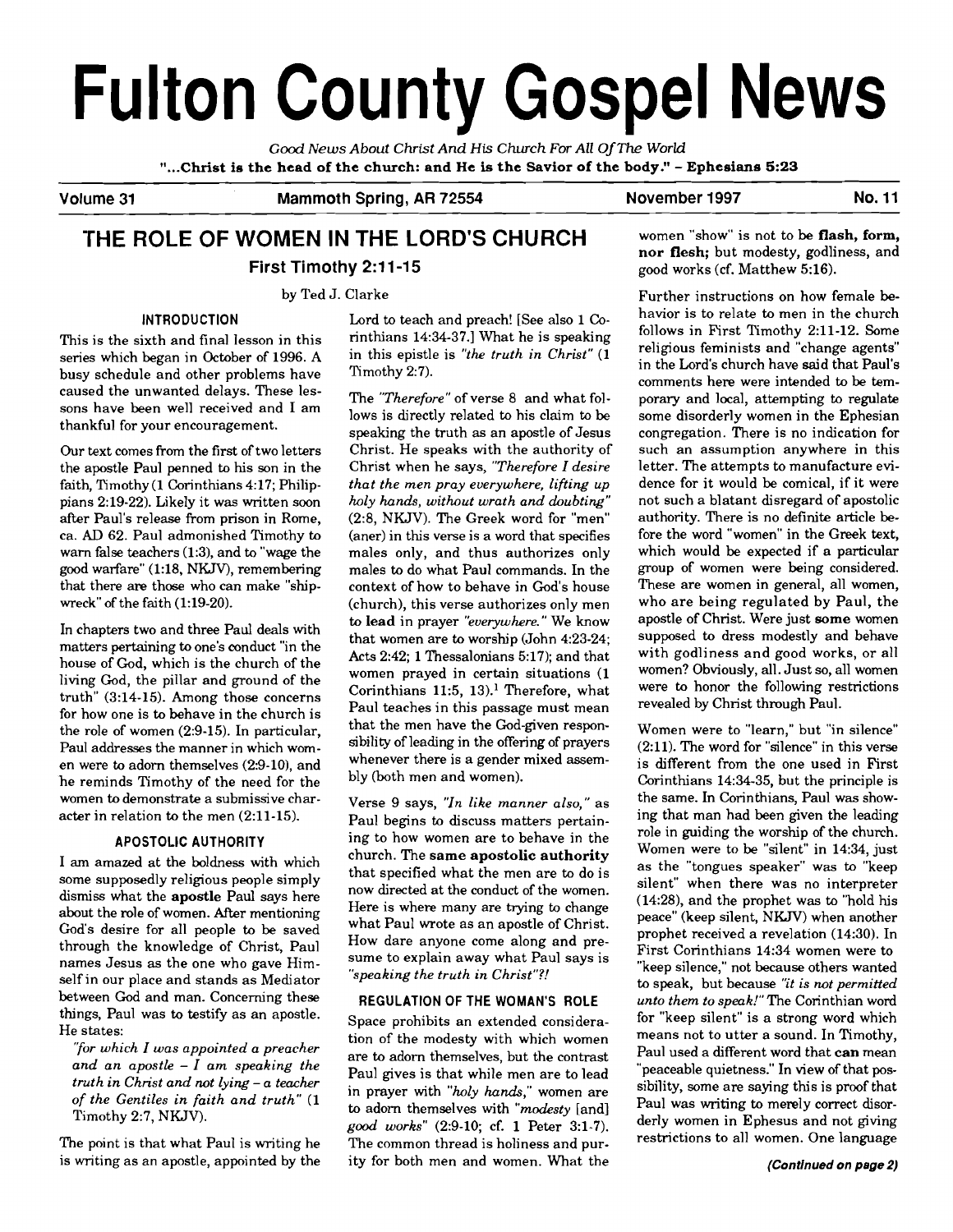### **FULTON COUNTY GOSPEL NEWS**  USPS Publication # 21 1780

... is a Periodical publication issued monthly by the Church of Christ at Third and Bethel (P.O. Box 251). Mammoth Spring. AR 72554-0251. **POSTMASTER:** Please mail all changes of address to the above address.

**FCGN** is mailed **free** of charge to any who care to receive it. We will be happy to add any names to the regular mailing list If you send in a name we must have a complete address, including number and street name, or R.R. or HCR number, plus box number, or a P.O. Box number **and** the **NINE DIGIT**  ZIP CODE. This paper is supported by voluntary contributions for which we are grateful. **Financial information** will be furnished upon request. **Mail all address corrections or manuscripts to:** 

## **FULTON COUNTY GOSPEL NEWS**

*P.* 0. *Box* 251

| Mammoth Spring, AR 72554 |                              |  |
|--------------------------|------------------------------|--|
|                          |                              |  |
|                          |                              |  |
|                          |                              |  |
|                          | E-Mail  tedjc@mail.oci-i.com |  |

#### **(Continued from page 1)**

scholar did an exhaustive study of the Greek word Paul uses in Timothy for silence (hesuchia), particularly as it was used in the prepositional phrase "in silence" (1 Timothy 2:ll-12). He concluded:

That **silence from sound** is an undisputed meaning of Hesuchia [silence], plus the parallels to the prepositional phrase *en heswhia* [in silence], which we have cited, creates a presupposition that that is its proper meaning in 1 Timothy  $2:11$ , 12. I would be glad to see a linguistic demonstration to the contrary ... The evidence shows that the translation tradition from the time of Jerome has been almost unanimous that 1 **Timothy 2:11, 12 is dealing with silence (the absence of sound) and not merely with a peaceable**  disposition and behavior<sup>2</sup> [bold emphasis mine, TJC].

Verse 11 is amplified further by verse 12. The New King James Version presents a clearer translation of verse 12 than the older King James. Paul says, **'And** *I* do *not permit a woman to teach or to have authority over a man, but to be in silence."* [The King James word "suffer" in this verse means "permit," and the phrase "usurp authority" has frequently been misunderstood.] Paul here prohibits two related things regarding male/female relationships. The woman is not to **teach** "over a man,"

nor to **have authority** "over a man."

Women are to teach (1 Timothy 5:14; 2 Timothy 1:5; Titus 2:3-5), but not in any authoritative position "over a man." Neither is she to "have authority over a man" in any sense which would violate these Scriptures. Some have contended that the KJVs wording of "usurp authority" simply means that a woman cannot **"take** authority" over a man, but if she is given that authority by men then she could exercise such authority. However, as noted earlier, the better translation of that Greek word (authentein) is "to have authority." God did not give the woman that authority, so she cannot "have" it, no matter what man or group of men say otherwise! The American Standard Version and the New King James Version both translate "have authority" in verse 12. What Paul speaks of here is authority women cannot have; that is, to teach or exercise authority over men in the church.

### **THE EXTENT OF THE REGULATION**

To what extent do these restrictions God placed on women apply? We know that women prayed and prophesied (taught) in some situations (Acts 18:26; 21:9; 1 Corinthians 11:5, 13; Titus 2:3-5; 2 Timothy 1:5 et al.), but the **total** context of all passages pertaining to the woman's role in the church shows that they did not take leading roles in praying or teaching over the men in any of the gender mixed assemblies of the church.

We also know that the woman's role of submission extends to the family relationship, as Paul illustrated by teaching on the duties of the wife toward her husband in Ephesians 5:22-32. [Husbands must also remember their duties to their wives in this passage.]

Also, the passage in First Corinthians 11:l-12 shows a general hierarchy of man as head (authority) over the woman. First Timothy  $2:11-15$  is also capable of being understood as a general status existing between the sexes, in view of the reasons stated for the restrictions. Some have stated that they believe that the restrictions in First Timothy have "no limitations as to time, place, and custom. It deals with women's position in relation to men."3 Another states, "Paul makes it clear that the principle stressed is applicable at all times, in all places, and in all circumstances. At no time, in no place, and in no circumstances is the woman to place herself (or allow herself to be placed) in a position in which she would be exercising dominion over a man."4

If this principle extends into the business world, worldly governments, and worldly social settings, many Christians will have to radically change their attitudes and actions. It is not at all clear to me that these prohibitions apply to situations which are strictly worldly. However, I must confess that I have not given a sufficient amount of thought to this possible application and cannot give a complete answer on this point. However, we have made it clear that the principle of the woman's submissive role does extend into the areas of the family and the Lord's church. That much is certain from the Scriptures studied.

### **WHY PAUL GAVE THESE LIMITATIONS**

Radical feminists who care nothing about the Bible portray it as mythical or call the apostle Paul a crotchety old bachelor who had it in for women. One cannot reason with such people. Others, who claim to be believers, but want to permit expanded roles for women in the church, will try to **limit** Paul's instructions **to** a specific cultural situation which they say existed in first century Ephesus when Paul wrote, but has **no application** to women in the church in general. In this passage (1 Timothy 2:ll-15), we have shown that there was no one specific group singled out by the apostle. He was speaking to all women.

While we dealt with the reasons Paul placed these prohibitions on women in earlier lessons ("The Genesis Connection and the Role of Women in the Lord's Church," FCGN, Nov. and Dec., 1996), we will here make some brief comments. The first reason given for the restrictions on women is the order of creation, *"For Adam was formed first, then Eve"* (213, NKJV). This certainly cannot be said to deal with just a local, temporary cultural situation or with a grumpy old man. This goes all the way back to the sixth day of creation and makes a fundamental argument for the headship of man over the woman - *"Adam was formed first, then*   $Eve$  (cf. 1 Corinthians 11:8-9). This explains a basic concept of God's intended relationship between man and woman.

The second reason stated is that when Eve acted in a leadership role in Genesis 3, taking the forbidden fruit, eating it, and then coaxing Adam to eat it, she showed flagrant disregard for the Godordained headship role of her husband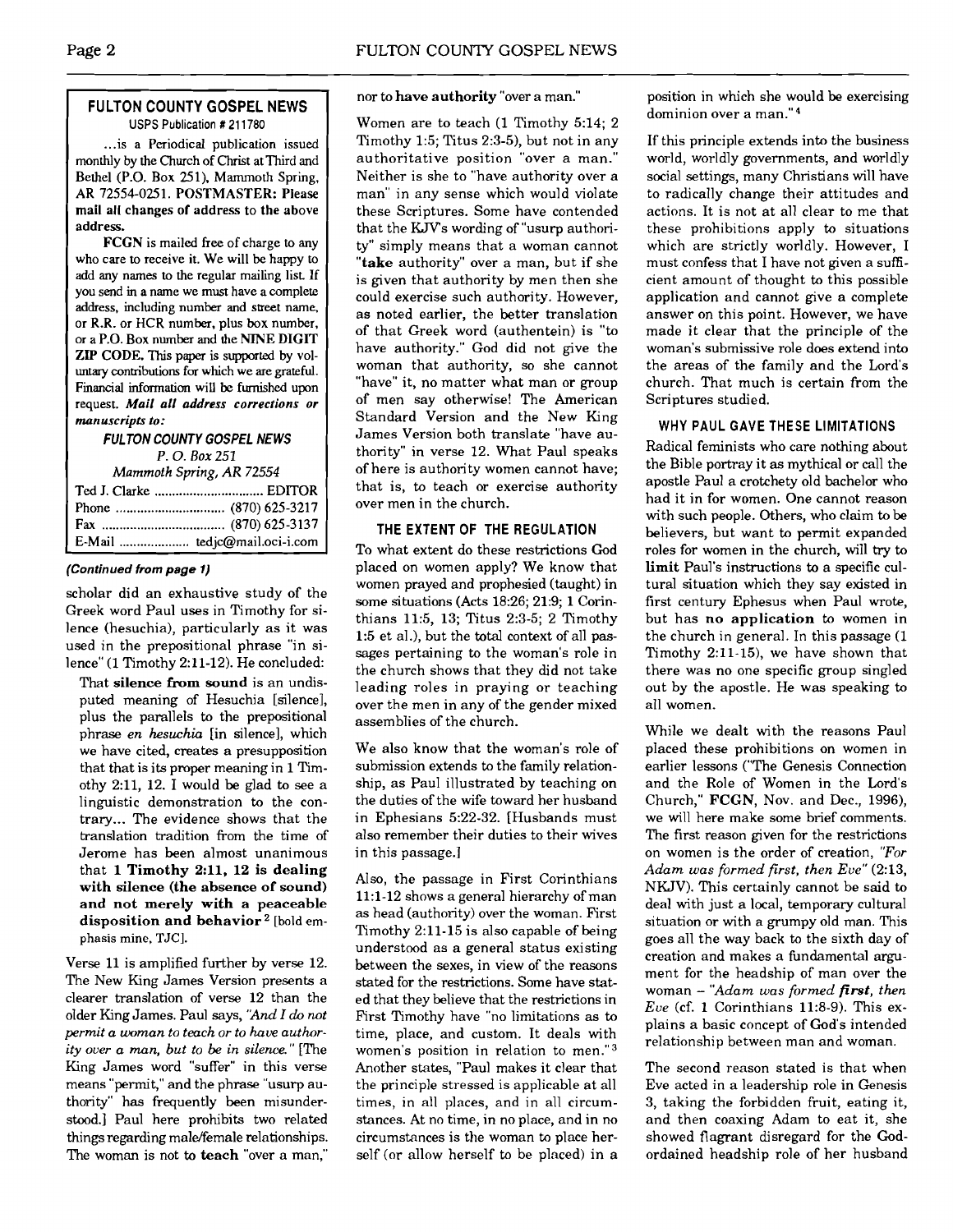and assumed it for herself (2:14). God had established the headship of the man, not Adam! Eve's role of submission did not come as a result of the Fall (into sin). That had been the result of God creating Adam first and then making Eve for the man. [See "The Genesis Connection. .." articles mentioned above.]

In spite of the woman's sin and the limitations in her relationship with man which God established, if any woman accepts this general role God has given to her and loves and serves Him, *"she will be saved"*  (2:15). The word "childbearing" in this verse is likely a figure of speech where a part of something stands for the whole, a synecdoche. "Childbearing" stood for the whole general purpose of the woman's physical life. She was a wife to her husband, by whom she bore their children, thus being both wife and mother. These are God's gifts to a woman which give her life purpose and meaning (cf.Genesis 1:28; 2:23-24). **How sad today that being a married lifetime companion of a man and bearing and raising children is looked upon with great contempt by so many women!** Consider also how the concept of abortion runs so violently contrary to God's intention for His woman. But there is more for the woman to consider; more than being a wife and mother. She must have the continuing spiritual qualities of *'yaith, love, and holiness, with self-control"* (2:15, NKJV). Only with these fruits of the Spirit will the woman **fully** be what God intended her to be (cf. Galatians 5:22-25). With these attributes she will be a beautiful woman, confident of her place in God's scheme of things. She will have no desire to seek roles outside of God's established order. She will be satisfied in knowing that she shares an equal salvation with man now (Galatians 3:26-29), and that God's way is always the right way. She realizes that the restrictions God placed on her relationship with man do not make her less important, nor inferior. She just has different roles and responsibilities, but they are God given!

#### **CONCLUSION**

While these six articles have sought to provide crucial answers from God's Word regarding the male/female relationships, some things may have been said that raised other questions. Still, I am confident that we have presented a fairly complete and accurate picture of the role of women in the Lord's church.

The Scriptures, when considered in their totality, do not authorize women to take

or to have leading roles in teaching or having authority **over men.** There is no authority for women serving as preachers or elders to the church. The idea of expanding women's role into other areas of leadership in organization or worship of the church is equally without authority. Elders, preachers and any other church leaders **cannot give** women the authority to do these things without violating the teaching of First Timothy 2:ll-15 and the other passages considered in these six articles.

*[Previous articles discussed Genesis 1-3; 1 Corinthians II:2-16; and 14:34-35. Ifyou would like a copy of all six arlicles, you may send a legal size, self-addressed, stamped envelope with* \$ *.78 postage. Mail your request and stamped envelope to the address in the informalion box of this paper. You may copy these articles (or any articles in FCGN) for free distribution, as long as you give credit to the publication and author. -Editor]* 

<sup>1</sup> See the previous article, "The Role of Women in the Lord's Church: First Corinthians 11:2- 16," **Fulton County Gospel News,** March **1997,** which deals with whether or not the women were praying and prophesying in Corinth in their regular assemblies and approved by Paul.

Jack P. Lewis, "Quietness or Silence," in *Gospel Adurnale,* Val. 130, No.7: July 1988, 11-12.

Jack P. Lewis, *Leadership Questions Confronting the Church* (Nashville: Christian Communications 1985), 5.

Roy Deaver, "Woman and Prayer," in *The Spiritual Sword, Vol. 6, No.* 4 (July **1975),** 13-15.

## ≈∞೦೦೦∞≈ CONTRIBUTIONS

#### CHURCHES

| Church of Christ, Elizabeth, Ar.  \$25.00       |
|-------------------------------------------------|
| Church of Christ, Viola, Ar.<br>15.00           |
| Dellhalf Church of Christ, Myrtle, Mo.<br>25.00 |
| Church of Christ, Moody, Mo.  25.00             |
| Church of Christ, Bakersfield, Mo.  25.00       |
| Pilot Church of Christ  40.00                   |
| Mammoth Spring, Ar.                             |
| Jeff Church of Christ, Thayer, Mo.  25.00       |
| Church of Christ, Souder, Mo.  25.00            |
| Lowell Church of Christ<br>50.00                |
| Springdale, Ar.                                 |
| Church of Christ, Garfield, Ar.  35.00          |
| Church of Christ, Clarkridge, Ar.  75.00        |
| Thayer Church of Christ, Thayer, Mo.  200.00    |
|                                                 |

### INDIVIDUALS

| C. B. Daugherty, Nashville, Tn.  \$6.00     |  |
|---------------------------------------------|--|
| R. C. Miller, Ludowici, Ga.  25.00          |  |
| Gary Stanfield, Leesburg, Al.  20.00        |  |
| Ann Wilson, Hot Spgs. Natl. Pk., Ar.  20.00 |  |
| Hazel Stokes, West Plains, Mo.  10.00       |  |
| Nellie Crews, St. Louis, Mo.  50.00         |  |
| Sue Hengel, Osceola, Ar.  5.00              |  |
| Ammons Parnell, Dresden, Tn.  10.00         |  |
|                                             |  |
| Harold Trussell, Clyde, Tx.  15.00          |  |

## HEAVEN-CENTERED THINKING

#### by B.J. **Clarke**

Oh, how we need more heaven-centered minds! Many have forgotten that this world is not our home and that we're just passing through. Carnal-mindedness is rampaging across our land and it has even filtered into the Lord's body. So many are so wrapped up in the cares and affairs of this life that they have made little or no preparation for the next life.

The Holy Scriptures constantly emphasize the need for heaven-centered thinking and living. Paul said, *"Seek those things which are above, where Christ sitteth on the right hand of* **God.** *Set your affection on things above, not on things on the earth" (Co1.3:1, 2).* The Colossians needed to revamp their thinking to be more heavencentered rather than earth-centered. **A**  similar admonition fell from the lips of our Lord in his Mount Olivet discourse, *"Lay not up for yourselves treasures upon earth, where moth and rust doth corrupt and where thieves break through and steal: But lay up for yourselves treasures in heaven, where neither moth nor rust doth corrupt and where thieves do not break through and steal: For where your treasure is, there will your heart be also: (Matt. 6:19-21).* 

In spite of the plain declaration of the preceding passages, a mad dash to accumulate earthly treasures has relegated laying up heavenly treasures to a place of secondary importance. When will we ever realize the futility of setting our affections upon a place that is temporal in nature? Peter reminded his readers of the certainty of Christ's coming and the attendant consequences. When the day of the Lord comes, the heavens will pass away with a great noise, the elements shall melt with fervent heat, and the earth and all of its works will be burned up *(2 Peter. 3:lO).*  Peter then asked a question that we would do well to soberly examine. He said, *"Seeing then that all these things shall be dissolved what manner of persons ought ye to be in all holy conversation and godliness* ... ? *(2 Peter 3:l 1).* In other words, since the earth and all within it is going to someday be annihilated, should you be earth-centered or heaven-centered in your thinking?

Oh, how we need to emulate and imitate the heaven-centered thinking of the heroes of faith chronicled in Hebrews 11. They confessed that they were strangers and